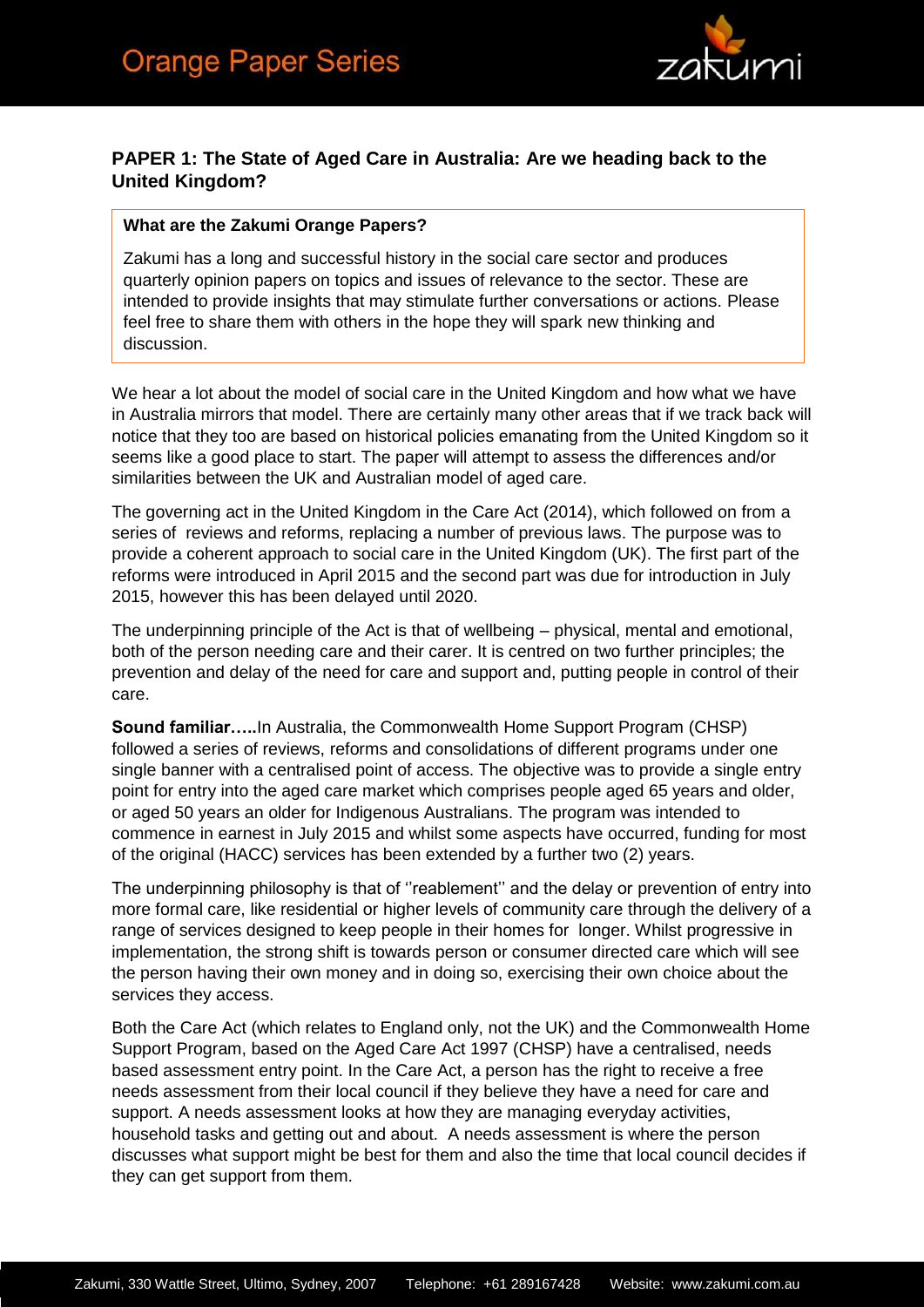

**Sound familiar …….**the Regional Assessment Service (RAS) is the front end of the CHSP for older Australians where a face-to-face assessment occurs to determine eligibility for services that were the traditional HACC services (domestic assistance, social support, etc.). The funding is from a different source in that it is funded centrally by the Federal government but the principle is the same.

In the United Kingdom, prior to the Care Act, Councils could decide at which level people would get support from them. For example, they could decide to only support people with critical needs, or to support people with critical or substantial needs. This meant that someone might qualify for support from one council, but not from another somewhere else in England. Following the introduction of the Care Act, there is now national eligibility criteria which all councils must use. There is one threshold over which people qualify for support from their council, rather than there being four 'bands' of eligibility. When using this new national criteria, councils cannot just prioritise people's personal care needs (such as needing help with getting washed and dressed), but also have to look at their general wellbeing and any other sorts of help that they might need, such as help with housework or any housing needs they have .

**Sound familiar……..**under the original HACC program, organisations were funded and they made the determination. It is a very similar system that which applied in England, but councils have replaced separately constituted organisations like we have in Australia. However, following the advent of the CHSP, the criteria for eligibility have changed and there is also a national and standardised assessment process which is the mechanism through which support is assessed.

Both the Care Act and the CHSP require the creation of a Care Plan, however, the former is more ''advanced'' in their concept of consumer directed care and budgeting. The Care Act refers to as a personal budget which is a statement of the amount of money needed to meet the person's eligible social care needs. As of 1 April 2015, the person has a legal right to a personal budget from the council. If the person funds all of their own care, it is called an independent personal budget. However, the ''value '' of the personal budget is essential as from April 2020, the amount will be 'tallied up' in their care account and this will count towards their care cap. This applies whoever ends up paying the amount needed for their personal budget.

The determination of who pays the amount stated in the persons personal budget is decided after a financial assessment is undertaken. The financial assessment is a way of deciding what the person can afford to contribute towards their own care costs (your personal budget).

**Sound familiar………**it will when it occurs here.

### **So…..what does this all mean?**

Clearly, the model we are adopting in Australia is a mirror image of that in England (and the broader UK) and whilst the Care Act has only just been incepted, some of the fundamentals have been in place for some time. What has arisen in their model will likely manifest here too and these include the entry of new players into the market; higher cost contributions from people and a shifting of responsibility for care onto the person. Evidence from the personal budgeting or consumer directed care philosophy is mixed and there is evidence that it has been successful and almost the same evidence to suggest otherwise. Other changes that have been noted are those impacting on the labour market which has seen a scarcity of